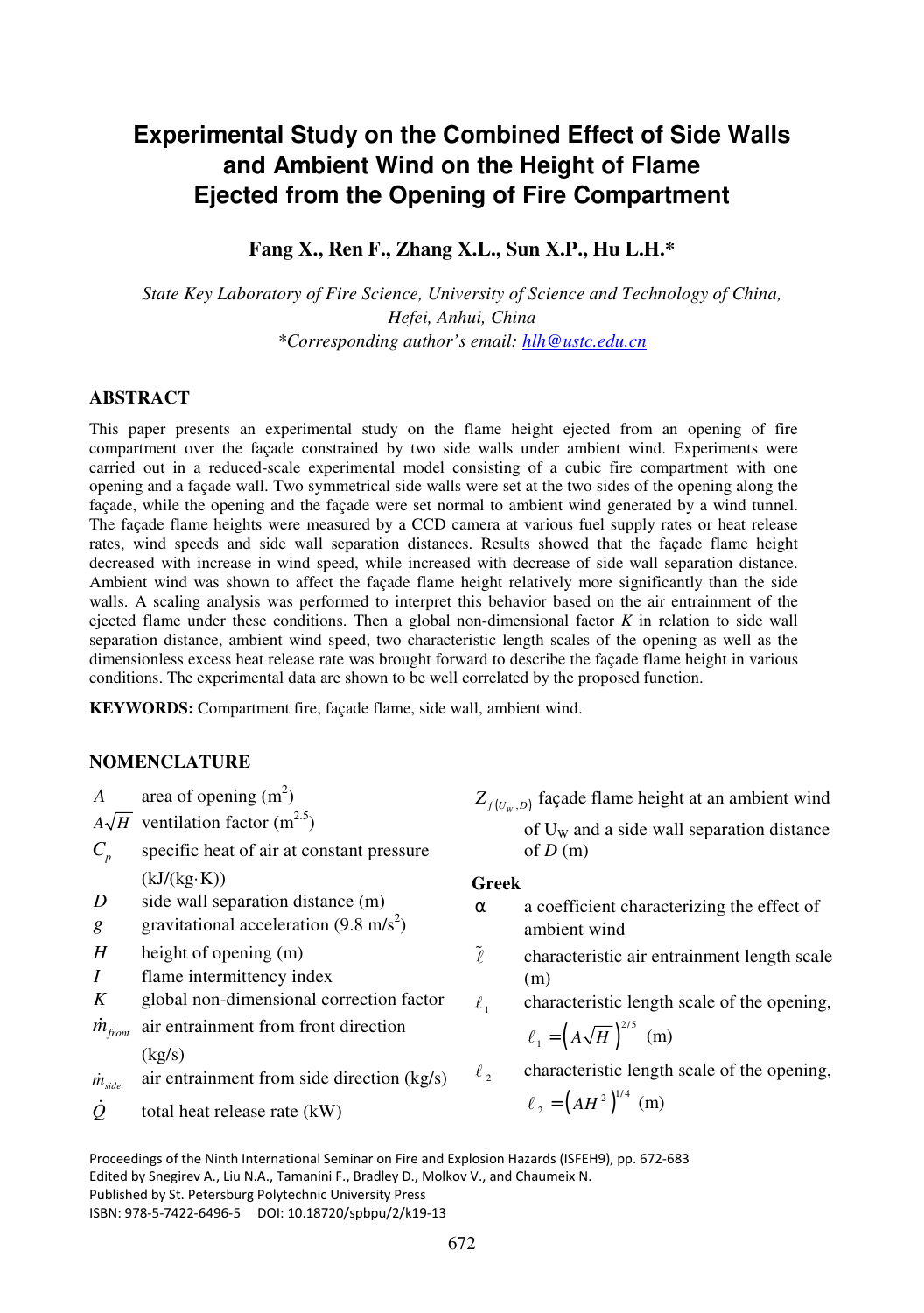| $Q_{critical}$ critical heat release rate (kW) |
|------------------------------------------------|
|------------------------------------------------|

 $\dot{Q}_{ex}$ excess heat release rate (kW)

 $\dot{Q}^*_{ex}$ dimensionless excess heat release rate

- $\dot{\mathcal{Q}}_{\mathit{inside}}$  heat release rate inside compartment  $(kW)$
- *T*∞ ambient temperature (K)
- *U <sup>W</sup>* ambient wind speed (m/s)

*W* width of opening (m)

- $\lambda$  a coefficient describing the difference between front air entrainment and side air entrainment
- ρ∞ ambient air density  $(kg/m<sup>3</sup>)$

# **Subscripts**

- *ex* excess
- ∞ ambient conditions
- *f* flame

## **Superscripts**

dimensionless

# **INTRODUCTION**

Owing to the great threat to life and property, high-rise building façade fires have been a serious issue in current fire safety science research. In recent years, extensive research has been carried out to investigate the properties of façade flames ejected from an opening, including temperature profiles [1-5], façade flame heights [6-11], heat flux [7, 8, 12, 13] as well as the temperature inside the compartment [10, 14, 15].

As one of the most important ways of fire spreading to upper floors, façade flame height is one of the key parameters studied. For a free boundary condition, the façade flame ejected from a compartment fire can be physically regarded as generated by a rectangular fire source at the level of the neutral plane of the opening [7, 8], where the rectangular fire source has the side dimensions  $\ell_1$ 

 $\left(\left(A\sqrt{H}\right)^{2/5}$ , parallel to opening) and  $\ell_2$   $\left(\left(AH^2\right)^{1/4}$ , normal to opening) with a heat release rate of

 $\dot{Q}_{ex}$ . The façade flame height can be described as:

$$
\frac{Z_{f\left(U_{W}=0,\ D=\infty\right)}}{\ell_{1}} = \text{fcn}\left(\dot{Q}_{ex}^{*}\right) = \text{fcn}\left(\frac{\dot{Q}_{ex}}{\rho_{\infty}C_{p}T_{\infty}\sqrt{g}\,\ell_{1}^{5/2}}\right),\tag{1}
$$

where  $Z_{f(U_w=0, D=\infty)}$  is the mean flame height (of 50% intermittency) above the neutral plane of the opening,  $\rho_{\infty}$  is ambient air density,  $C_p$  is specific heat of air at constant pressure,  $T_{\infty}$  is ambient air temperature, *g* is acceleration of gravity.  $\dot{Q}_{ex}^*$  is the dimensionless excess heat release defined in terms of the excess heat release rate  $\dot{Q}_{ex}$ , which is the difference between the total heat release rate  $\dot{Q}$  and the heat released inside the compartment for under-ventilated fires  $\dot{Q}_{inside}$  [7, 8]:

$$
\dot{Q}_{ex}^{*} = \frac{\dot{Q}_{ex}}{\rho_{\infty} C_{p} T_{\infty} \sqrt{g} \ell_{1}^{5/2}} = \frac{\dot{Q} - \dot{Q}_{inside}}{\rho_{\infty} C_{p} T_{\infty} \sqrt{g} \ell_{1}^{5/2}}.
$$
\n(2)

However, the actual environment of high-rise building façade fires is usually complicated. In order to simulate the actual fire environment as much as possible, many researchers have also investigated some special experimental conditions. Lee et al. [16] studied the heat flux upon the façade due to ejected flame constrained by a front wall. Chen et al. [14] investigated the temperature inside the compartment under cross wind conditions with two dual openings on opposite walls. Hu et al. [9] studied the ejected flame behavior experimentally at two altitudes (ambient pressure effects).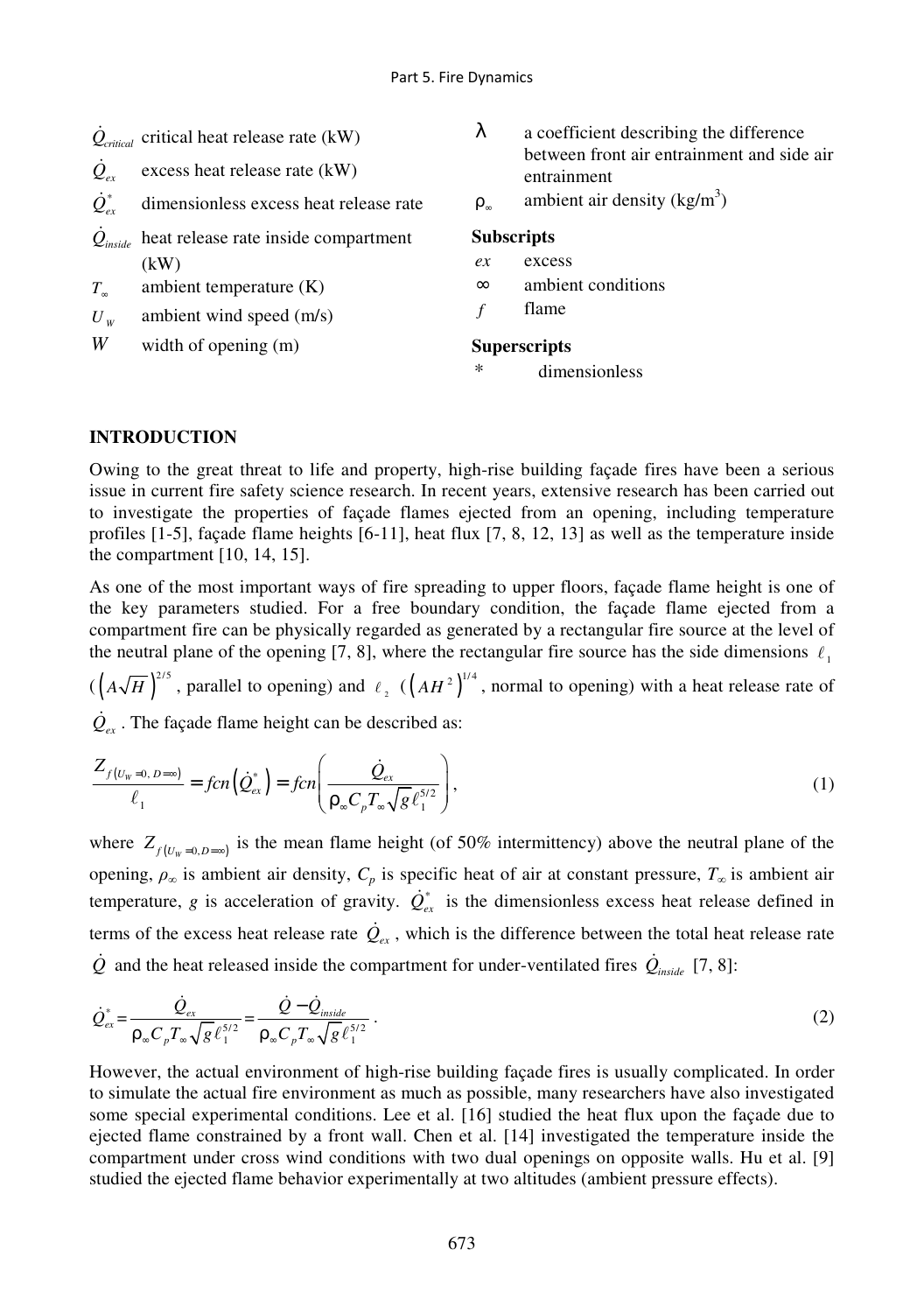For the case of the constraining effect on the façade fire due to side walls, results show that the façade flame is stretched to a high level and the flame height increases with decreasing side wall separation distance due to the reduction of the entrainment [10]. Conversely, for the case with ambient wind, the façade flame is depressed with its height decreasing as a result of the increment of the entrainment [17].

However, there is still no work studying how the façade flame behavior changes with the combined effect of side walls and ambient wind, which could exist simultaneously, despite the fact that these two cases are common factors in urban areas. Studying the combined effect of side wall and ambient wind on façade flame is also of importance to the fire community as these two factors have a completely different influence on the evolution of the façade flame height.

A series of experiments was carried out in the present work to study the ejected flame height over the façade with side walls under ambient wind. The combined effect of ambient wind and side walls on the façade flame was analyzed based on the change of air entrainment. A global non-dimensional factor *K* in relation to the wind speed, side wall separation distance and the characteristic length scales of the opening was proposed to describe the flame height in various conditions.

# **EXPERIMENTS**

As shown in Fig. 1, a reduced-scale model consisting of a fire compartment with a vertical façade wall and two side walls is placed at the exit of a wind tunnel. The fire compartment is cubic with dimensions of 0.4 m and the inner wall is lined with 3 cm thick ceramic fiber board for thermal insulation [10, 11, 17]. The two side walls with dimensions of 0.6 m long and 1.3 m high are placed at each side of the compartment connecting to a façade wall of 1.5 m wide and 1.6 m high, both walls are made from a 5 mm thick fire resisting board (thermal conductivity is  $0.085 W/(m\cdot K)$ ) and are supported by a steel structure. The separation distance between the two side walls is adjusted for different cases. The wind tunnel (20.2 m long with a square cross section of 1.8 m) [17] outlet exit is set to be normal to the opening and the façade. The provided ambient wind varies from 0 to 2 m/s at intervals of 0.5 m/s. The wind speed fluctuates less than 4% controlled by adjusting the rotating frequency of the fan. A four-probe anemometer with an accuracy of 0.01 m/s is placed at the exit of the wind tunnel to monitor the wind speed to ensure that it remains at the designated value.



**Fig. 1.** Schematic of experimental setup.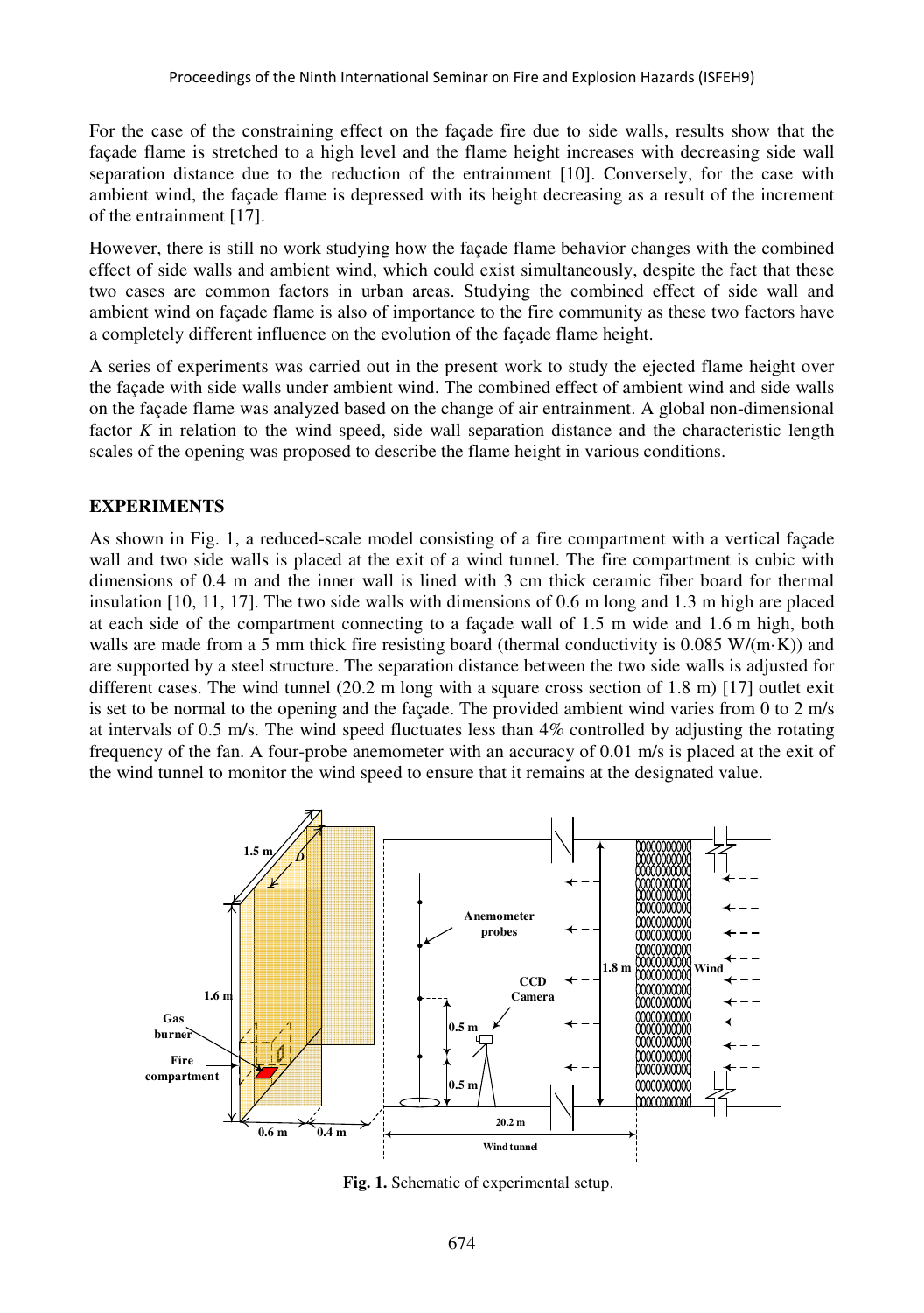Propane is used as fuel in the experiments and is fed to a square porous gas burner of 0.2 m with small holes of 0.5 cm diameter drilled on the upper surface at a spacing of 2 cm. The burner is placed at the center of the compartment floor with its upper surface flush with the floor. A gas fuel cylinder is connected to the burner through a flow meter with an accuracy of 0.01 SLPM (Standard Liter per Minute). The fuel supply rate is adjusted, and the total heat release rate is calculated through the mass flow rate and the fuel heat of combustion (50.4 MJ/kg) [10, 11, 17]. The experiments are controlled to be under-ventilated so that the flame ejects out of the opening.

Two different openings (dimensions 15 cm  $\times$  15 cm and 10 cm  $\times$  20 cm), representing two different ventilation factors ( $A\sqrt{H}$ ), are employed in the experiment and installed at the center of the front surface of the compartment. All the experimental scenarios are summarized in Table 1, including opening dimensions, side wall separation distances, ambient wind speeds and total heat release rates. A total of 150 test cases are considered. The experiments are repeated three times for each case with the data fluctuation of mean flame height measured to be less than 3%. The averaged values are used for analysis and discussion.

| Test<br><b>Series</b> | Opening dimensions (m)   | Side wall separation<br>distance(m) | Wind speed<br>(m/s) | $HRR$ (kW)       |
|-----------------------|--------------------------|-------------------------------------|---------------------|------------------|
| 1-75                  | $0.15(W) \times 0.15(H)$ | 0.15, 0.30, 0.45,                   | 0, 0.5, 1.0,        | 37.0, 41.6, 46.2 |
| 76-150                | $0.10(W) \times 0.20(H)$ | $0.6 \times$                        | 1.5, 2.0            |                  |

**Table 1. Summary of experimental scenarios** 

A CCD camera (25 fps; sensor size 8.5 mm with 3,000,000 pixels) is used to record the ejected flame from the front view. For each case, the flame is recorded when the combustion condition reaches steady state after the total heat release rate remains at the set value for 8 min. Then a sampling time of 120 s (25 fps; 3000 consecutive snapshot images) of the ejected flame is recorded, and the distribution contour of flame appearance intermittency is obtained through image processing [18]. Finally, the mean flame height at intermittency  $I = 0.5$  is obtained from the flame contour as typically shown in Fig. 2, which indicates a decrease of façade flame height with the increase of side wall separation distance and the increase of wind speed.



**Fig. 2.** Flame intermittency contour and determination of mean flame height  $(I = 0.5)$  without ambient wind and without side walls (opening:  $15 \text{ cm} \times 15 \text{ cm}$  is hidden;  $HRR = 41.6 \text{ kW}$ ).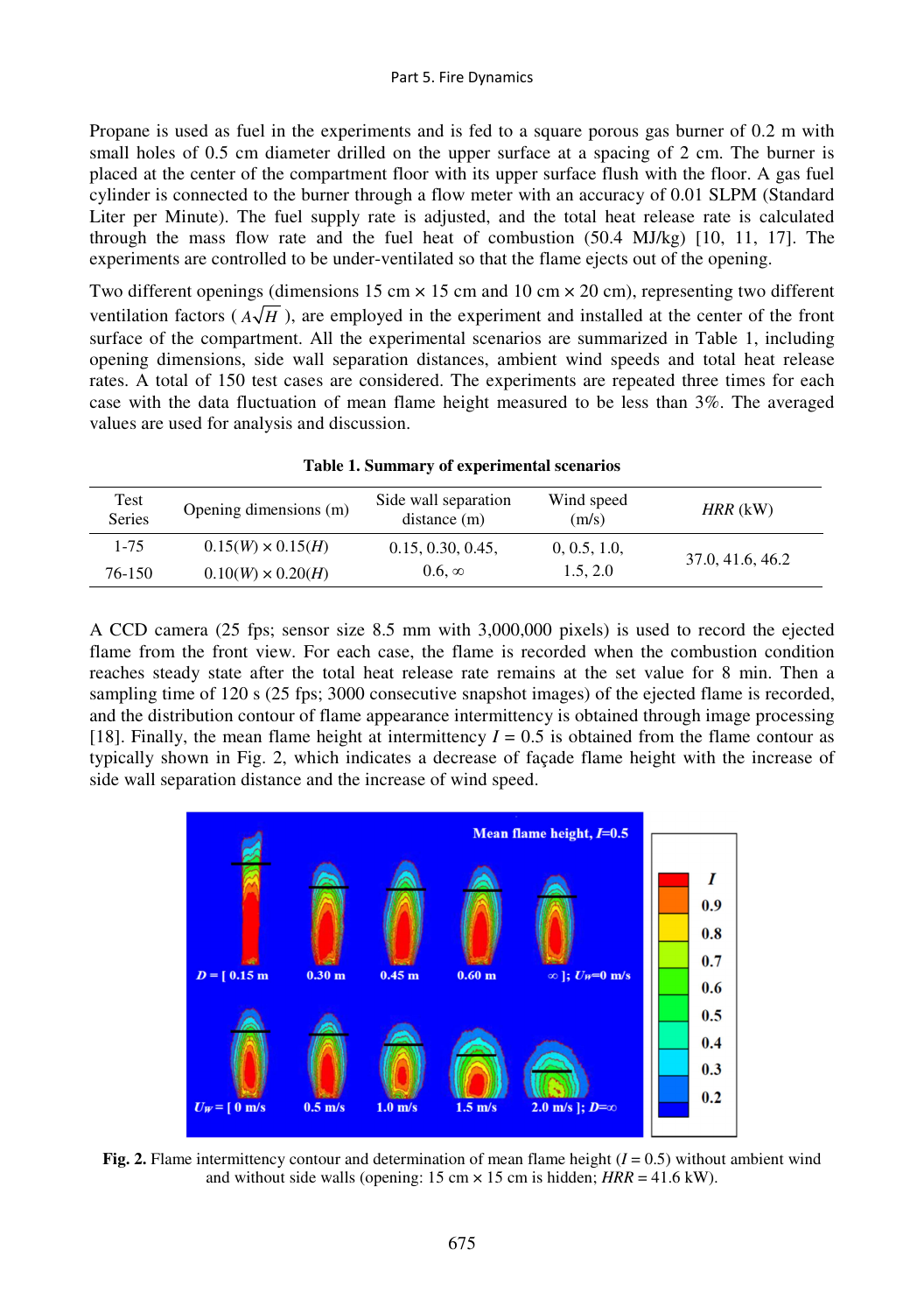## **RESULTS AND DISCUSSION**

## **Mean flame height**

Figure 3 shows the variation of flame height with ambient wind at various total heat release rates and side wall separation distances for the two openings. It is obvious that the flame height decreases with the increase in wind speed. Specifically, the flame height decreases significantly when the side wall separation distance increases from 0.15 to 0.30 m, while decreases much more slightly when the side wall separation distance increases from 0.30 m to  $\infty$  (no side walls). The results for the façade flame height are similar to those in [10, 17] to a certain extent. However, the combined effect of side walls and ambient wind on the ejected flame remains to be quantified.



**Fig. 3.** Measured flame height at various total heat release rate under two openings for various side wall separation distances.

#### **Combined effect of side walls and ambient wind on façade flame and mechanism analysis**

In order to illustrate the effect of side walls on the ejected flame,  $Z_{f(U_w=u,D)}/Z_{f(U_w=u,D=\infty)}$  is calculated referring to the ratio of flame height for a given ambient wind speed with side walls to that without side walls (the other parameters (opening dimensions, total heat release rate  $\dot{Q}$  and wind speed U<sub>W</sub>) remain unchanged). The evolution of the ratio  $Z_{f(U_w=u,D)} / Z_{f(U_w=u,D=\infty)}$  with the side wall separation distance is shown in Fig. 4. The ratio is shown to decrease with increasing side wall separation distance. That is to say, the presence of side walls promotes the development of the ejected flame in ambient wind conditions, and the promotion effect increases gradually as the side wall separation distance decreases (side wall separation distance is greater than  $l_1$  where entrainment is constrained for an "axisymmetric fire" when  $\dot{Q}_{ex}^* > 1.3$  [10, 11]).

It is also not difficult to find an antagonistic effect between ambient wind and side walls. Specifically, side walls reduce the depression effect of ambient wind on the façade flame, and ambient wind reduces the promotion effect of the side walls on the façade flame as well. In addition, the façade flame height increases slowly with the decrease of side wall separation distance while it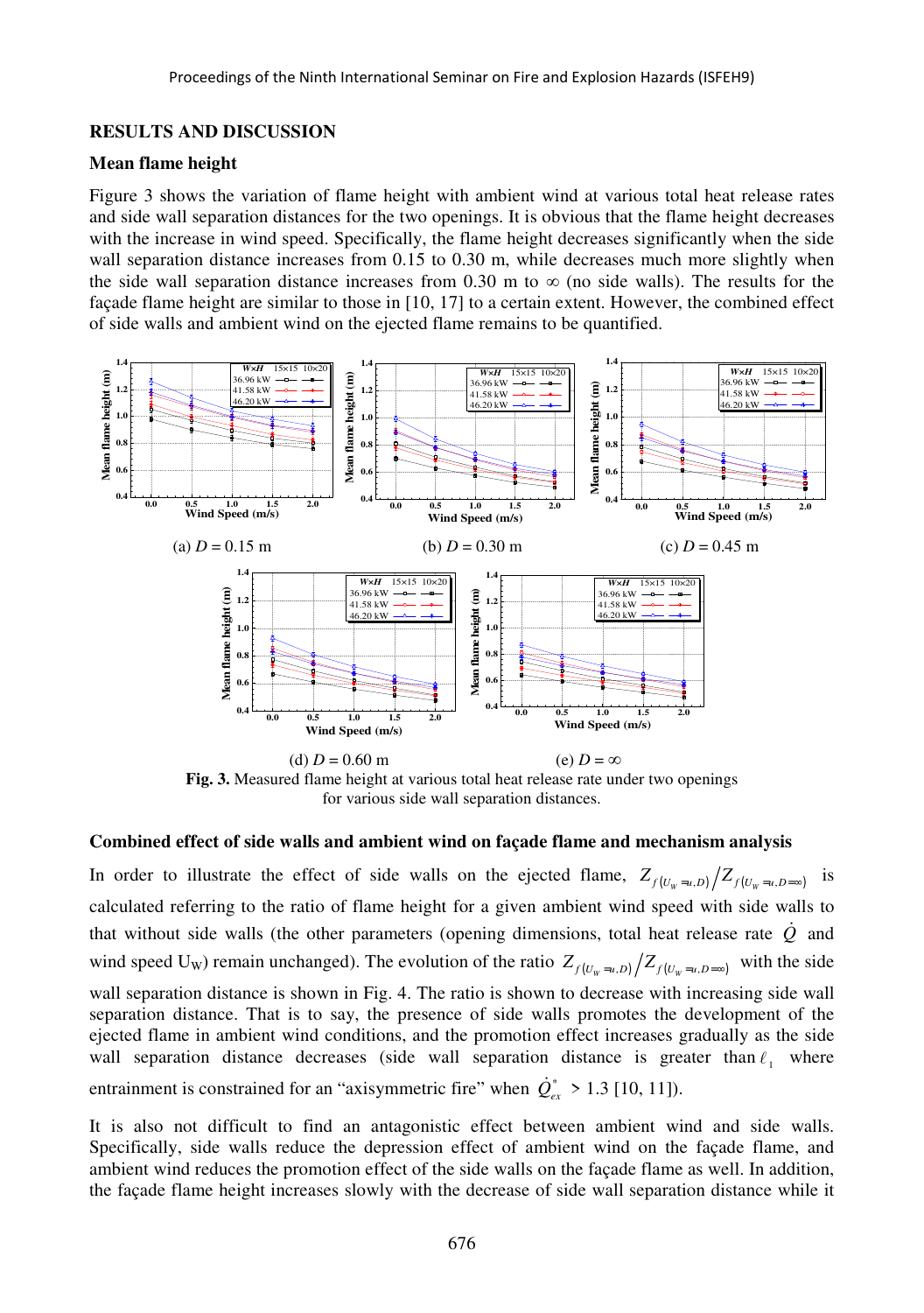decreases rapidly with the increase of wind speed. In other words, the promotion effect of side walls on the ejected flame shows to be much weaker than the depression effect of ambient wind.



**Fig. 4.** Variations of  $Z_{f(U_w=u,D)}/Z_{f(U_w=u,D=\infty)}$  with side wall separation distance, *D* (m).

The same method is employed to illustrate the effect of ambient wind on the ejected flame.  $Z_{f(U_w,D=d)} \big/ Z_{f(U_w=0,D=d)}$  refers to the ratio of flame height for a given side wall separation distance with ambient wind to that without ambient wind. The evolution of the ratio  $Z_{f(U_w,D=d)}/Z_{f(U_w=0,D=d)}$ against the wind speed is shown in Fig. 5. The ratio shows a significant decrease with the increase of wind speed, indicating that the ambient wind depresses the ejected flame constrained by the side walls and the depression effect increases as the wind speed increases.



**Fig. 5.** Variations of  $Z_{f(U_w, D=d)} / Z_{f(U_w = 0, D=d)}$  with ambient wind speed,  $U_W(m/s)$ .

Essentially, the façade flame behavior originates from the combustion of the excess fuel ejected out of the opening [7, 8, 10, 17] involving the excess heat release rate  $\dot{Q}_{ex}$ , which is equal to the total heat release rate minus the heat release rate inside the compartment for under-ventilated fires as expressed in Eq. (2). Based on the fact that the temperature inside the compartment remains stable after the flame is ejected [10, 19], an assumption was made that  $\dot{Q}_{inside}$  equals the critical heat release rate  $(\dot{Q}_{critical})$  when the flame begins to come out of the opening:

$$
\dot{Q}_{\text{inside}} = \dot{Q}_{\text{critical}} \,. \tag{3}
$$

 $\dot{Q}_{critical}$  was measured experimentally by increasing the *HRR* until flame ejection began under different wind speeds and side wall separation distances for the two openings. Thus, the value of  $\dot{Q}_{ex}$  can be expressed as: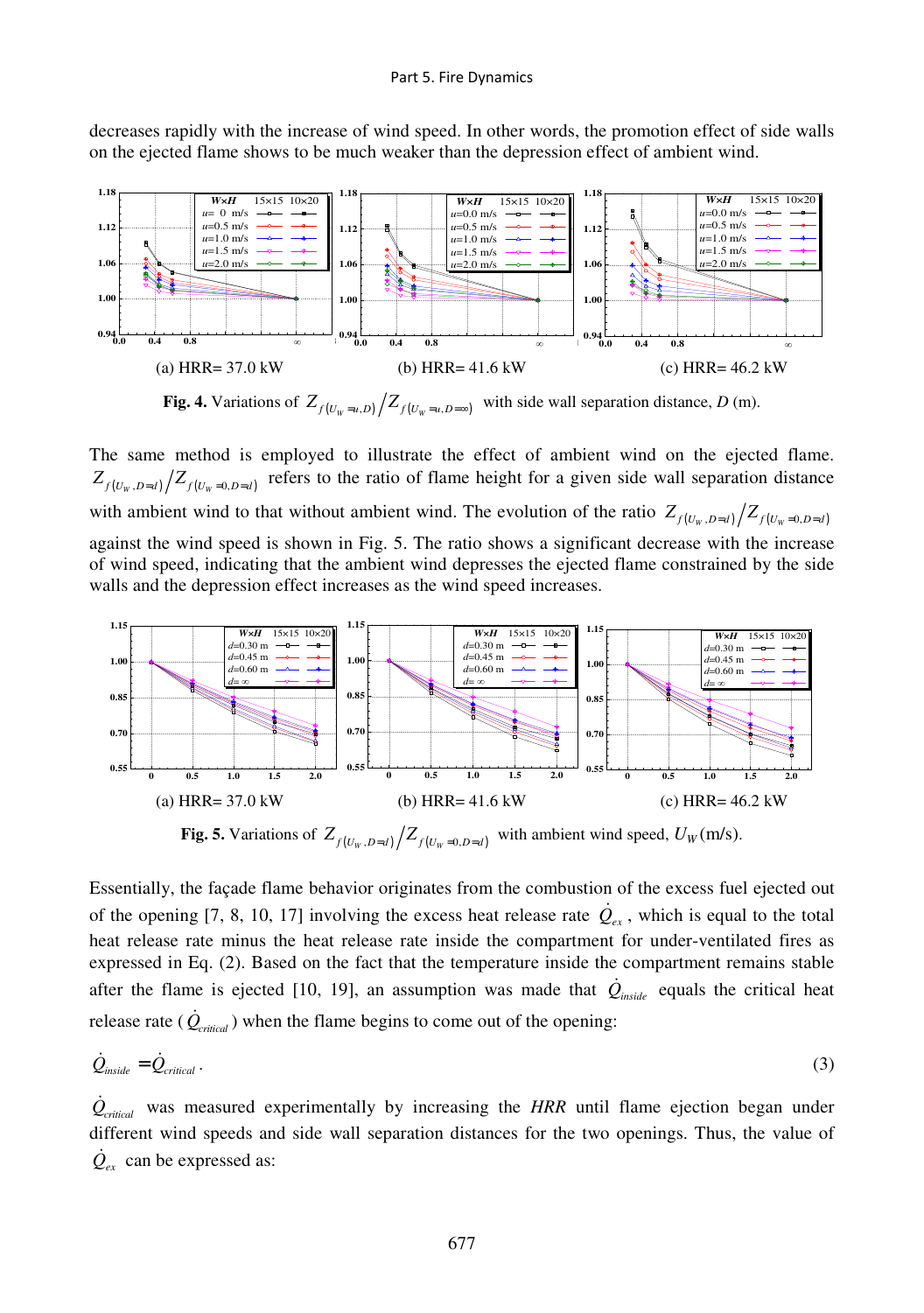$$
\dot{Q}_{ex} = \dot{Q} - \dot{Q}_{critical} \tag{4}
$$

Figure 6 shows the values of  $\dot{Q}_{critical}$  measured in the experiments against the wind speed for various side wall separation distances and opening sizes. It is shown that the presence of side walls hardly affects the critical heat release rate, which is consistent with the observation in [10, 11]. This result can be attributed to the air supply through the opening into the compartment mainly coming from the front direction. However, the critical heat release rate first increases and then decreases with the increase of wind speed, which is consistent with the results in [17, 19]. This can be interpreted as being due to the lower speed wind flow enhancing the entry of air into the compartment and promoting combustion inside, while higher speed wind flows ejects some of the fuel out of the compartment and depresses combustion inside [17]. As a comparison, the effect of ambient wind on the façade flame is reflected not only in the change of façade flame shape, but also in the influence of the excess heat release rate which is different from that due to the side walls.



**Fig. 6.** Variation of the critical heat release rate with side wall separation distance and wind speed.

The mechanism of the combined effect of side walls and ambient wind on the façade flame is now analyzed based on air entrainment. For free boundary cases as shown in Fig. 7(a), the characteristic air entrainment length of the ejected flame is quantified as  $\ell_1 + 2\lambda \ell_2$ , in which  $\ell_1$  and  $2\lambda \ell_2$ represent the front and side entrainment, respectively and  $\lambda = 0.317 \dot{Q}_{ex}^{2.2/5} - 0.352$  describes the difference between them [10]. While the ejected flame is constrained by the side walls at a distance  $D$  ( $> \ell_1$ ), front entrainment is not affected. Side entrainment is depressed with characteristic air entrainment length scales of  $\ell_1$  and  $2\lambda \ell_2(1-\ell_1/D)$ , respectively as shown in Fig. 7(b) [10]. For the cases of ambient wind condition, front entrainment is promoted while side entrainment is depressed with characteristic air entrainment length scales turning into  $\ell_1(1+\alpha U_w/\sqrt{gH})$  and  $2\lambda \ell_2 \left(1 - \alpha U_w / \sqrt{gH}\right)$  (where  $\alpha = 0.8 \dot{Q}_{ex}^{*2/5} - 0.76$  is a linear coefficient characterizing the impact of ambient wind [17]), respectively as shown in Fig. 7(c) [17].

In summary, the side walls affect the side air entrainment while ambient wind affects both the front and the side air entrainment [10, 11, 17]. After noting that  $\dot{Q}_{critical}$  varies with ambient wind speed while changes little with side wall separation distance as shown in Fig. 6, an assumption can be made that the side walls still only affect the side air entrainment while ambient wind affects both (side and front entrainment) when side walls and ambient wind are simultaneously present. An air entrainment model is then proposed as shown in Fig.  $7(d)$ , in which the characteristic air entrainment length scale from the front direction is  $\ell_1(1+\alpha U_w/\sqrt{gH})$ , and the characteristic air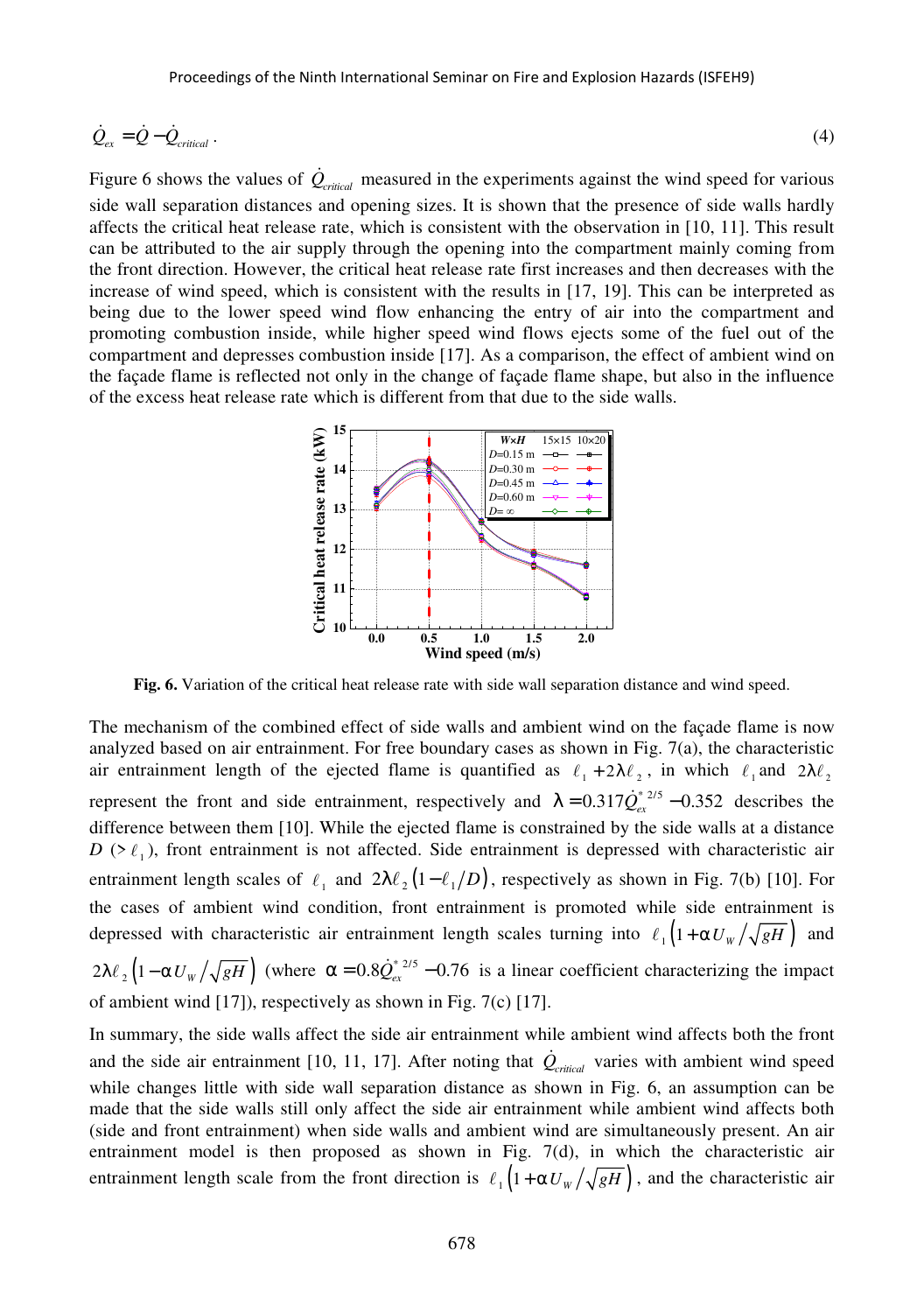entrainment length scale from the side direction is  $2\lambda \ell_2 \left( 1 - \ell_1/D \right) \left( 1 - \alpha U_w / \sqrt{gH} \right) \exp(-\ell_1/D)$ 2  $\binom{1}{2}$  $2\lambda\ell_{\,2}\left(1\!-\!\ell_{\,1}/D\right)\!\!\left(1\!-\!\alpha U_{\scriptscriptstyle W}/\!\sqrt{gH}\right)^{\!\exp\left(-\ell_{\,1}/D\right)}.\nonumber$ Obviously, the new proposed model is still applicable to the cases where the side walls or the ambient wind are present alone.



**Fig. 7.** Entrainment model of ejected flame for various conditions.

The combined effect of side walls and ambient wind on the façade flame mentioned above (shown in Fig. 4 and Fig. 5) is tentatively explained based on the proposed model. Since the air entrainment flow is proportional to the characteristic air entrainment length scale [10, 11, 17], the ratio of the side to the front air entrainment,  $\dot{m}_{side}/\dot{m}_{front}$ , is calculated through the following expression:

$$
\frac{\dot{m}_{side}}{\dot{m}_{front}} = 2\lambda \ell_2 \left(1 - \frac{\ell_1}{D}\right) \left(1 - \alpha \frac{U_w}{\sqrt{gH}}\right)^{\exp\left(-\frac{\ell_1}{D}\right)} \left(\ell_1 \left(1 + \alpha \frac{U_w}{\sqrt{gH}}\right)\right)^{-1}.\tag{5}
$$

Noting that  $\lambda = 0.317 \dot{Q}_{ex}^{*2/5} - 0.352$  and  $\alpha = 0.8 \dot{Q}_{ex}^{*2/5} - 0.76$ ,  $\dot{m}_{side}/\dot{m}_{front}$  can be expressed as a function of  $\dot{Q}_{ex}^*$ , *D*,  $U_W$  as a simplification. For the cases of a free boundary condition with no wind or side walls, the ratio of the side to the front air entrainment is  $2\lambda \ell_1/\ell_1$  which increases with the increase of  $\dot{Q}_{ex}^*$ . The value of  $\dot{Q}_{ex}^*$  is usually relatively low in the experiments and thus  $\dot{m}_{side}/\dot{m}_{front}$ is much less than 1 indicating that front air entrainment is much stronger than side air entrainment [10, 11, 17]. This conclusion can be extended to cases with side walls or ambient wind through the calculation of the characteristic air entrainment length scale. Then a basic conclusion is reached that the front air entrainment plays a major role.

Figure 8 shows the variation of calculated  $\dot{m}_{side}/\dot{m}_{front}$  with side wall separation distance for different total heat release rates and opening sizes.  $\dot{Q}^*_{ex}$  varies little with side wall separation distance indicating that values of *λ* and *α* remain nearly unchanged. According to the air entrainment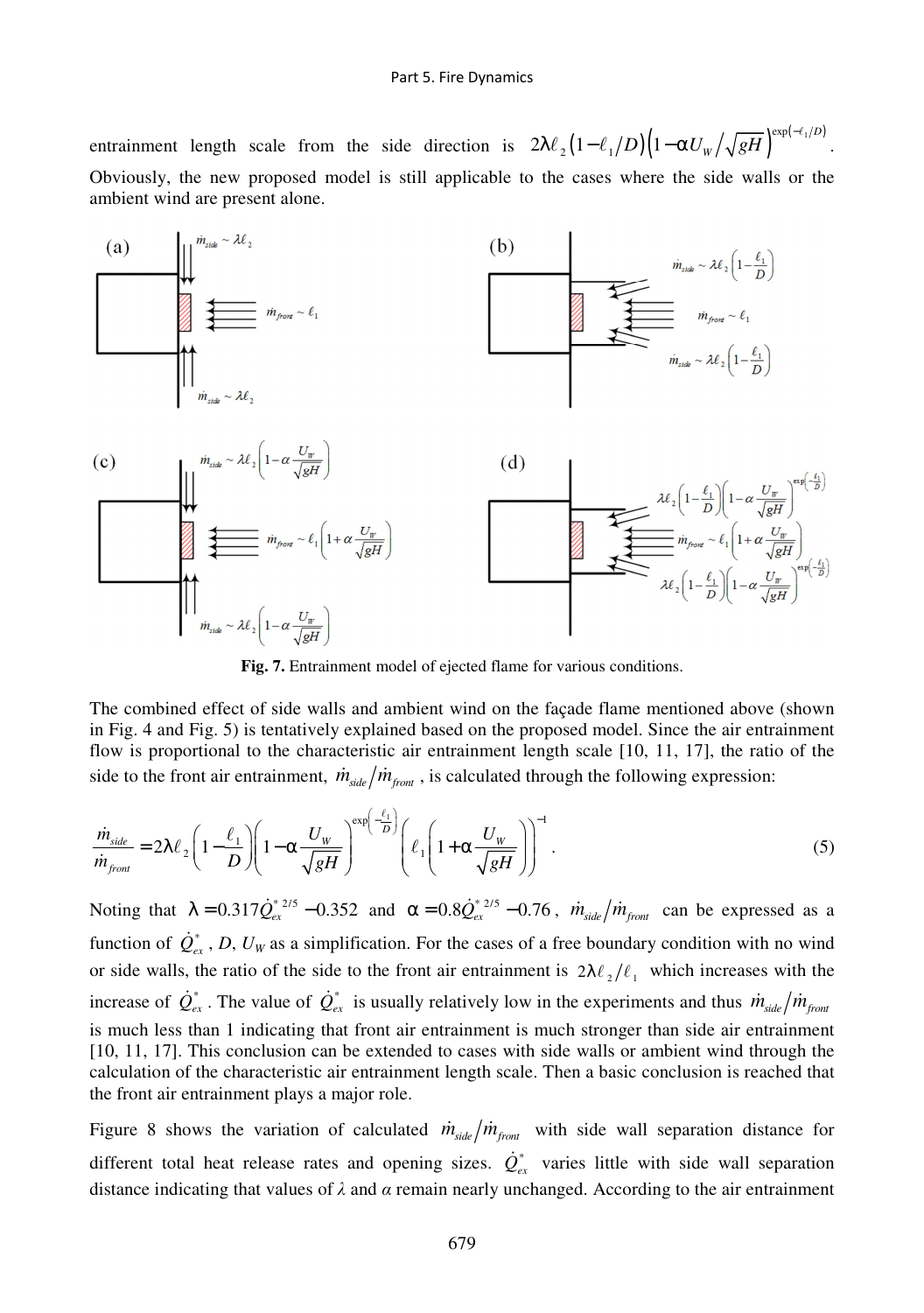model proposed above, it can be seen that with the increase of the side wall separation distance, the front air entrainment  $\left(\frac{\partial u}{\partial t}\right)(1+\alpha U_w)\sqrt{gH}$ ) remains unchanged while the side air entrainment  $(\sim 2\lambda\ell_{_2}(1\!-\!\ell_{_1}/D)\big(1\!-\!\alpha U_{\scriptscriptstyle W}/\sqrt{gH}\big)^{\exp(-\ell_{_1}/D)}$ 2 $\binom{1}{2}$  $2\lambda\ell_2\left(1-\ell_1/D\right)\left(1-\alpha U_w/\sqrt{gH}\right)^{\exp(-\ell_1/D)}$  increases gradually and so  $\dot{m}_{side}/\dot{m}_{front}$  increases gradually. Meanwhile, the flame height is inversely proportional to the total entrainment [10, 17], which explains the phenomenon in Fig. 4, where the  $Z_{f(U_w=u,D)}/Z_{f(U_w=u,D=d)} \sim D$  curve shows a decrease with increasing *D*. As the decreasing trend is seen to be relatively slow, it could be attributed to the fact that the front air entrainment is much stronger than that from the side direction, as previously recognized, and is not affected by side walls.



**Fig. 8.** Variations of  $\dot{m}_{side}/\dot{m}_{front}$  with side wall separation distance, *D* (m).



**Fig. 9.** Variations of  $\dot{m}_{side}/\dot{m}_{front}$  with ambient wind speed,  $U_W(m/s)$ .

Figure 9 shows the variation of calculated  $\dot{m}_{side}/\dot{m}_{front}$  with wind speed. As shown in Fig. 7(d), ambient wind promotes front air entrainment while depresses side air entrainment, thus  $\dot{m}_{side}/\dot{m}_{front}$ decreases with the increase of wind speed. Although ambient wind affects the  $\dot{Q}_{ex}^*$  thus changing the values of  $\lambda$  and  $\alpha$  a little, analysis shows that it does not affect the trends of variations of side  $(\sim 2\lambda\ell_{_2}(1\!-\!\ell_{_1}/D)\big(1\!-\!\alpha U_{\scriptscriptstyle W}/\sqrt{gH}\,\big)^{\exp(-\ell_{_1}/D)}$ 2 $\binom{1}{2}$  $2\lambda\ell_2\left(1-\ell_1/D\right)\left(1-\alpha U_w/\sqrt{gH}\right)^{\exp(-\ell_1/D)}$  and front entrainment  $\left(\sim \ell_1\left(1+\alpha U_w/\sqrt{gH}\right)\right)$  with wind speed as the total heat release rate rises to a certain extent. And the total air entrainment increases with wind speed due to the much greater importance of the front air entrainment which controls mainly the total air entrainment. So, the flame height drops rapidly with wind speed, and the  $Z_{f(U_w, D=d)} / Z_{f(U_w=0, D=d)} \sim U_w$  curve in Fig. 5 shows a significantly decrease with the increase of  $U_W$  as a result. This is also the main reason why the depression effect of ambient wind on the ejected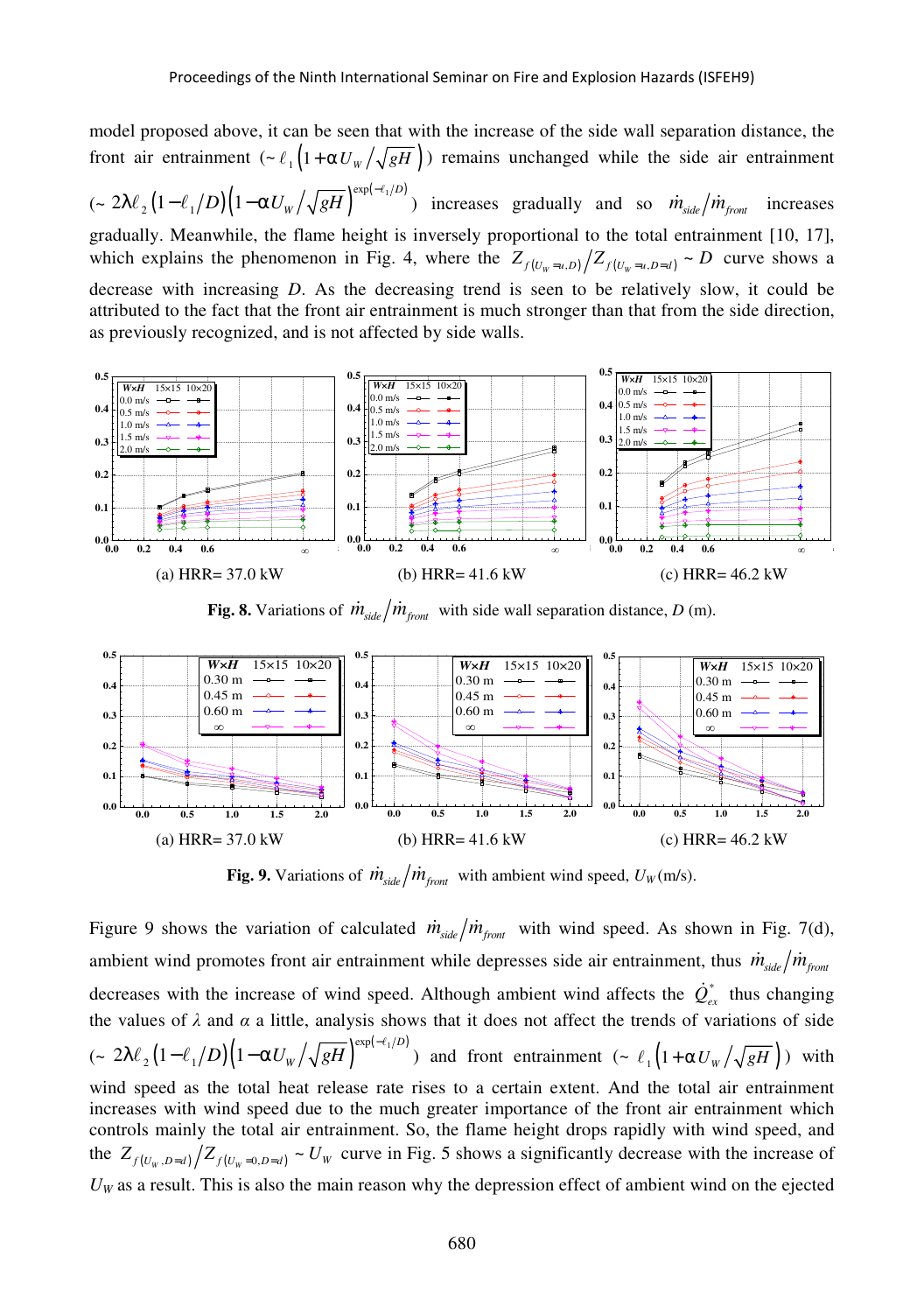flame is much stronger than the promotion effect of side walls which does not affect front air entrainment.

#### **Correction of flame height under the combined effect of side walls and ambient wind**

An air entrainment model under the combined effect of side walls and ambient wind has been established, providing a good description of the variation of flame height with side wall separation distance and wind speed. The proposed air entrainment model will now be used as the basis for development of a quantitative prediction model of façade flame height.

As illustrated by Fig. 7(d), the characteristic air entrainment length scale constrained by side walls under ambient wind is  $\tilde{\ell} = \ell_1 \left( 1 + \alpha U_w / \sqrt{gH} \right) + 2 \lambda \ell_2 \left( 1 - \ell_1/D \right) \left( 1 - \alpha U_w / \sqrt{gH} \right) \exp(-\ell_1/D)$  $1^{1 + \alpha v} W / \sqrt{8^{11}}$   $1^{2\alpha v}$ p  $\tilde{\ell} = \ell_1 \left(1 + \alpha U_w / \sqrt{gH}\right) + 2\lambda \ell_2 \left(1 - \ell_1/D\right) \left(1 - \alpha U_w / \sqrt{gH}\right)^{\exp(-\ell_1/D)}.$  It is usually recognized that air entrainment varies proportionally to a characteristic air entrainment length scale and the fact that flame height varies inversely with air entrainment [10, 17]. Based on the characteristic air entrainment length scale  $\tilde{\ell} = \ell_1 + 2\lambda \ell_2$  for free boundary cases, a nondimensional correction factor *K* is proposed to describe the façade flame height constrained by side walls under ambient wind:

$$
K = \frac{Z_{f(U_W, D)}}{Z_{f(U_W = 0, D = \infty)}} = (\ell_1 + 2\lambda \ell_2) \left( \ell_1 \left( 1 + \alpha \frac{U_W}{\sqrt{gH}} \right) + 2\lambda \ell_2 \left( 1 - \frac{\ell_1}{D} \right) \left( 1 - \alpha \frac{U_W}{\sqrt{gH}} \right)^{\exp\left(-\frac{\ell_1}{D}\right)} \right)^{-1},
$$
(6)

which agrees with the expressions in [10, 17] and applies to cases where side walls or ambient wind exist alone. The detailed expression for *K* is:

$$
K = \frac{Z_{f(U_W, D)}}{Z_{f(U_W = 0, D = \infty)}} = \tag{7}
$$

$$
\frac{\ell_1 + 2(0.317\dot{Q}_{ex}^{*~2/5} - 0.352)\ell_2}{\ell_1 \left[1 + (0.8\dot{Q}_{ex}^{*~2/5} - 0.76)\frac{U_w}{\sqrt{gH}}\right] + 2(0.317\dot{Q}_{ex}^{*~2/5} - 0.352)\ell_2\left(1 - \frac{\ell_1}{D}\right)\left[1 - (0.8\dot{Q}_{ex}^{*~2/5} - 0.76)\frac{U_w}{\sqrt{gH}}\right]^{exp\left(-\frac{\ell_1}{D}\right)}}
$$

Then the façade flame heights constrained by side walls with ambient wind corrected by the proposed factor *K*,  $Z_{f(U_w, D)}/K$ , versus those without side walls or ambient wind,  $Z_{f(U_w=0, D=\infty)}$  are plotted in Fig. 10. The values are almost entirely distributed over the line  $y = x$ , indicating that *K* is appropriate for correcting the flame height under the combined effect of side walls and ambient wind.

# **CONCLUSIONS**

The flame height ejected from an opening of a fire compartment over the façade constrained by side walls under ambient wind was studied in this paper. The combined effect of side walls and ambient wind on the façade flame height was revealed and quantified based on the analysis of the air entrainment and the excess heat release rate. Finally, a new correction global factor K was proposed to correlate the flame height. The main conclusions include: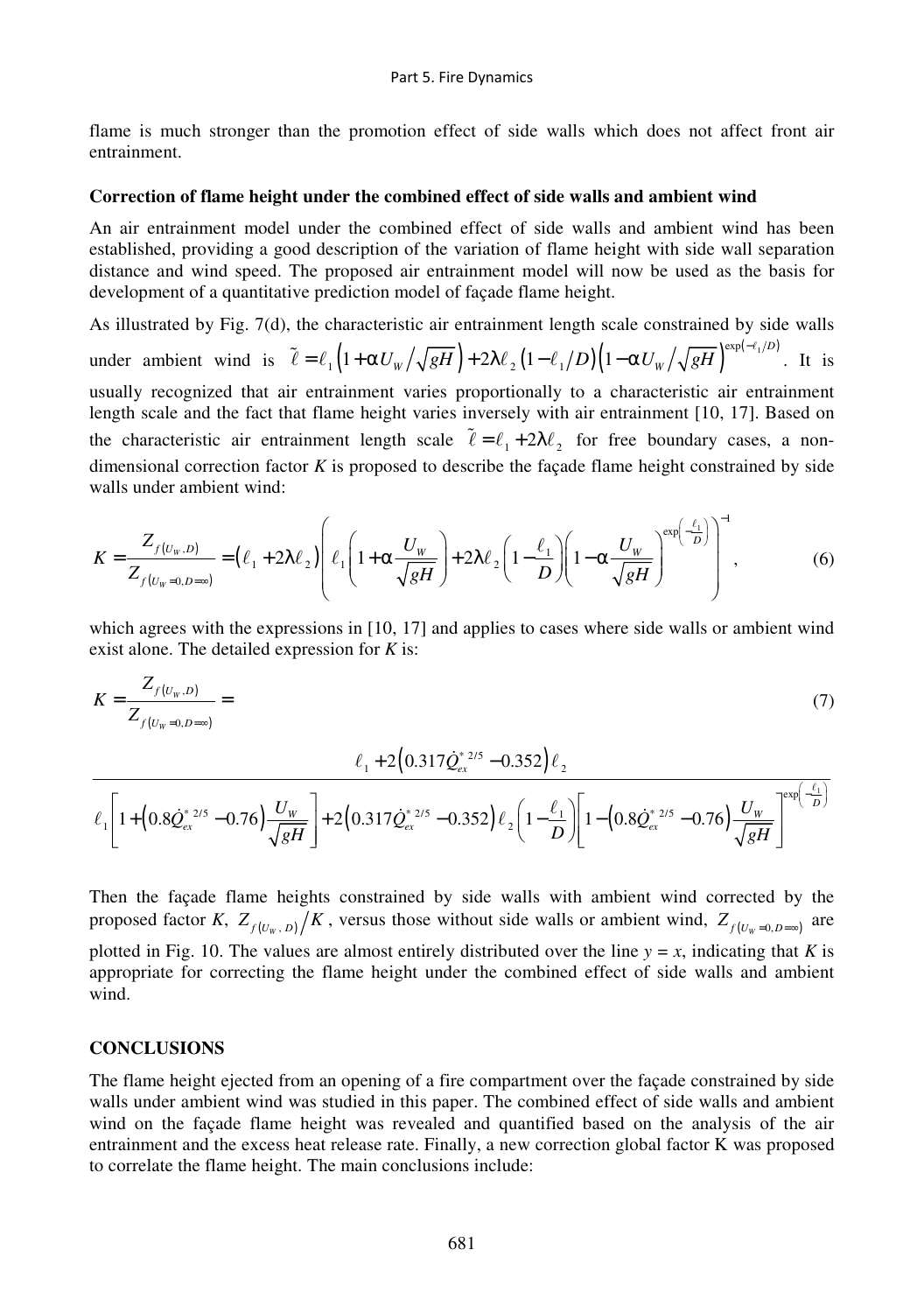1) There is a competition between the ambient wind and side walls for façade flame height. Side walls reduce the depression effect of ambient wind on the façade flame, while ambient wind reduces the promotion effect of the side walls on the façade flame, even when these two factors are both present. Ambient wind affects the flame height more significantly in comparison with side walls. As an estimate, side walls increase the flame height generally by less than 10%.



**Fig. 10.** Corrected flame heights  $Z_{f(U_w, D)} / K$  versus those without side walls or ambient wind  $Z_{f(U_w = 0, D = 0)}$ .

- 2) The effect of ambient wind on the façade flame of a compartment fire is reflected in the two aspects of changing the ventilation of the fire compartment through the opening and affecting the air entrainment of the façade flame. On the other hand, the presence of side walls only results in the depression of air entrainment.
- 3) A new non-dimensional global factor is proposed to correlate the façade flame height based on the scaling analysis of the air entrainment in relation to ambient wind speed, side wall separation distance, the two characteristic length scales of the opening as well as the dimensionless excess heat release rate.

#### **ACKNOWLEDGMENTS**

This paper was supported by the Key project of National Natural Science Foundation of China (NSFC) under Grant No. 51636008, NSFC-STINT joint international exchange project (51811530015), Key Research Program of Frontier Sciences of Chinese Academy of Science (CAS) under Grant No. **QYZDB-SSW-JSC029** and Fundamental Research Funds for the Central Universities under Grant no. WK2320000035 and WK2320000038.

## **REFERENCES**

- [1] S. Yokoi, Study on the Prevention of Fire Spread Caused by Hot Upward Current, Report No. 34, BRI, 1960.
- [2] L. Seigel, The projection of flames from burning buildings, Fire Technol. 5 (1969) 43-51.
- [3] J. Yamaguchi, T. Tanaka, Temperature Profiles of Window Jet Plume, In: Curtat, M. (Ed.), Fire Safety Science–Proceedings of the Sixth International Symposium, pp, 1a-3, 2004.
- [4] K. Himoto, T. Tsuchihashi, Y. Tanaka, T. Tanaka, Modeling thermal behaviors of window flame ejected from a fire compartment, Fire Saf. J. 44.2 (2009) 230-240.